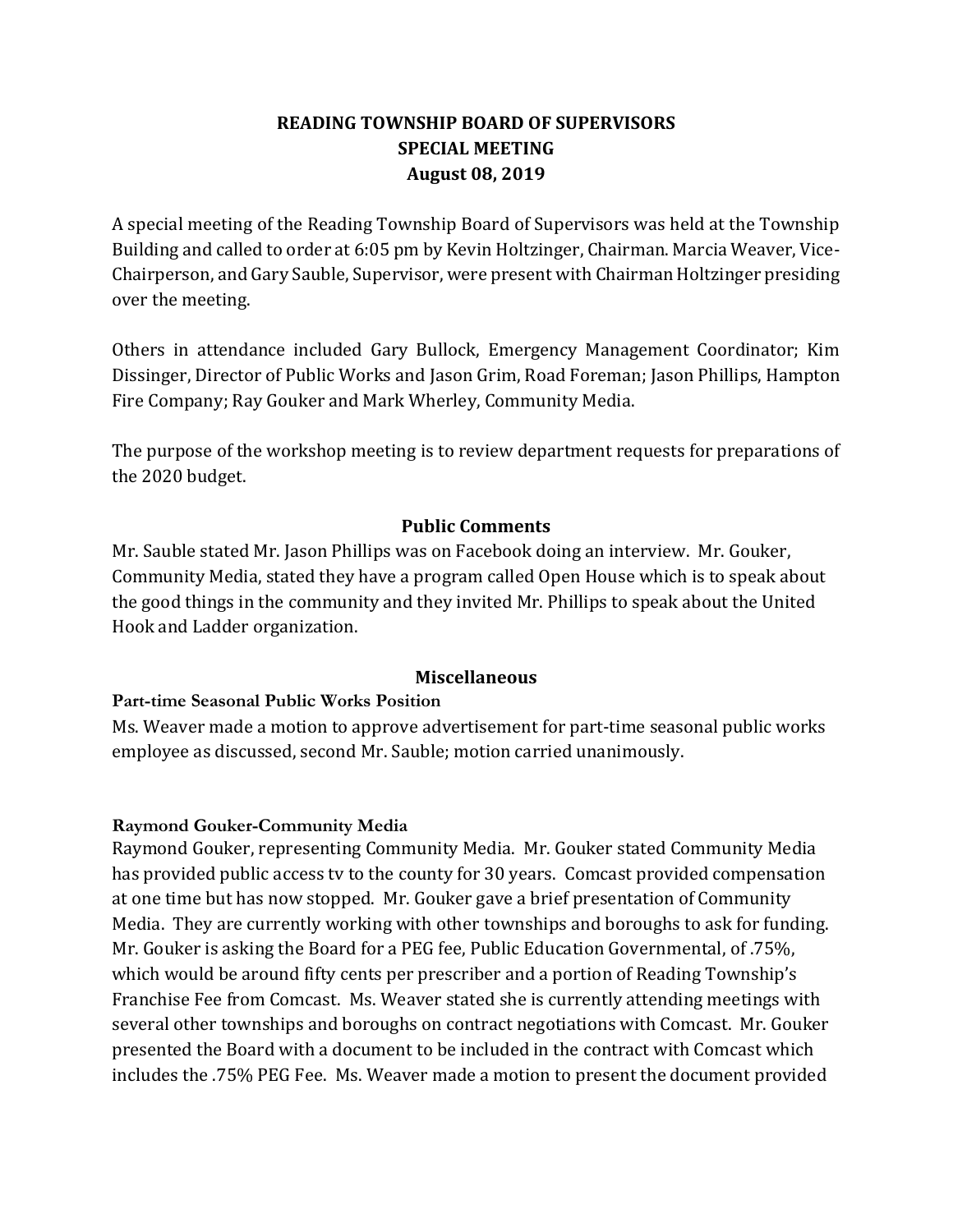by public education government channels as an addition to the Comcast contract on behalf of Community Media, Mr. Sauble second; motion carried unanimously.

### **Schedule next Budget Meeting**

The next Budget meeting will be held on September 19th, 2019 at 6:00 pm.

# **Department Requests**

### **Police Department Officer Ceravola**

Officer Ceravola is requesting a radar speed sign. He presented the Board with three different options. Pricing varied from\$3265.00 to \$8,494.00.

### **Emergency Management**

Mr. Bullock requested a radio and holder for Dean Shank the new Deputy EMC. Ms. Weaver made a motion to purchase the radio and holder in 2019 in the amount of \$3022.21, Mr. Sauble second; motion carried unanimously.

### **Public Works**

Mr. Dissinger presented a Public Works Budget Proposal as follows:

#### **2020 Public Works Budget Proposal**

Equipment Rentals: To include 60' man lift, 12" chipper, street sweeper-developments, water

> Pump earth moving equipment, attachments for skid loader.  **Estimated Cost \$19,310.00**

Seal Coat Tar & Chip: Miles 3.41 Total Square Yards: 50,056 Single Coat Seal @ .34-.40 CRS-2PM **Total Estimated Cost \$75,084.00**

Roads to be Sealed: Gooseville Double, Plum Run & Anthony

Grip Tight Fog Seal: **Total Estimated Cost \$25,050.00**

| Line Items: Signs |                                              | \$8,000.00               |
|-------------------|----------------------------------------------|--------------------------|
|                   | Line Painting                                | \$20,000.00              |
|                   | Pipes, Bands, Catch Basins, Etc. \$19,000.00 |                          |
|                   |                                              | <b>TOTAL \$47,000.00</b> |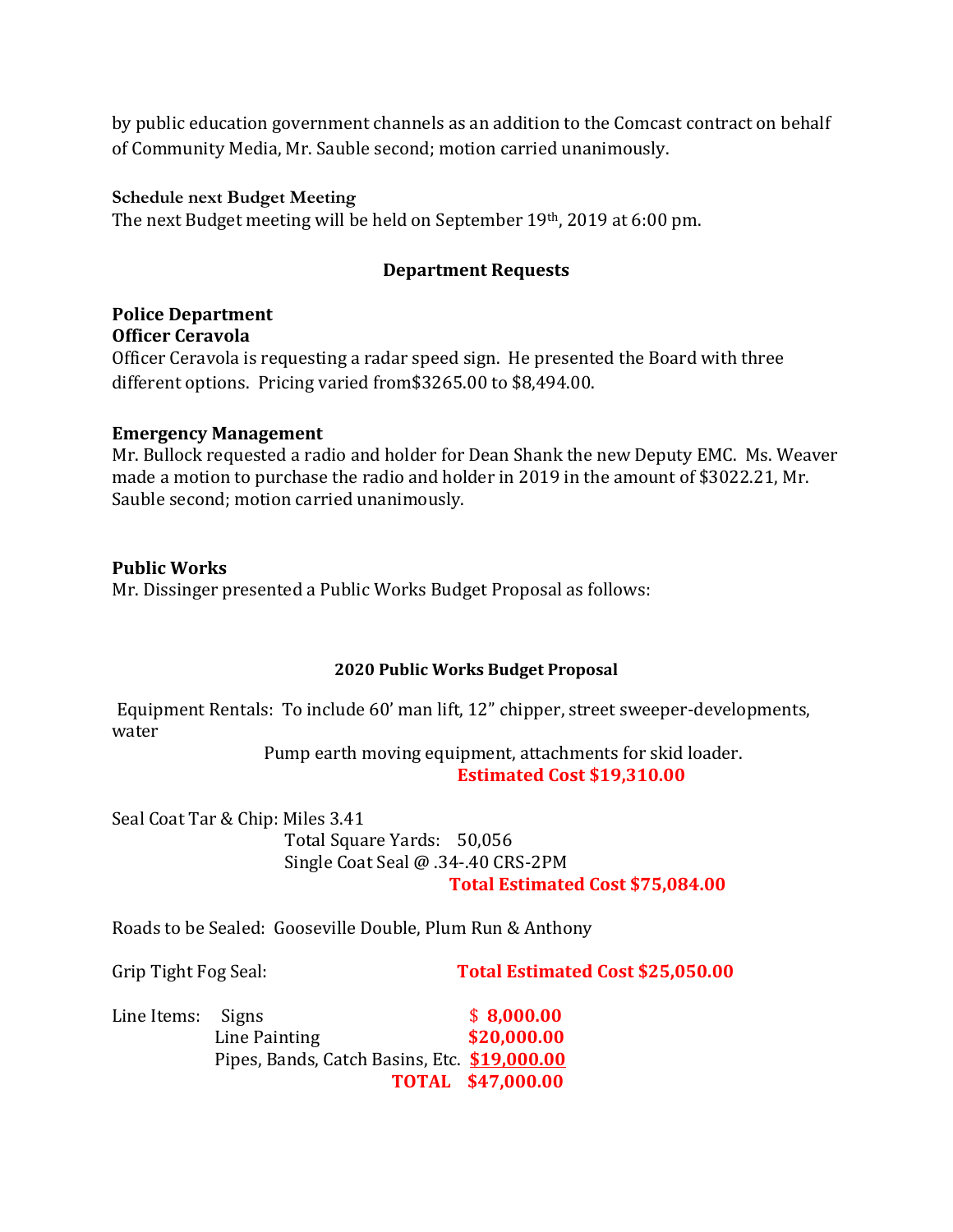Part Time Employee's: Bart Fey, Bob Anderson 29 hours per week x 2 for 52 weeks **\$56,000.00** Note: Not including Liability Insurance Note: Number above includes hourly raises Seasonal Help Earl Herman #8 Washed 475 Tons needed Please Note: If  $#8$ 's are purchased in 2019 @ 15.75 a ton \$7481.25 If #8's are purchased in 2020 @ \$16.50 a ton \$7,837.50 Savings of \$ 356.00 Hauling Charge 2019 @ \$8.00 \$3,800.00 Hauling Charge 2020 @ Estimated \$10.00 \$4,750.00 Savings of  $\qquad$  \$ 950.00 Decision Deadline Date on this matter: August 19, 2019 Tar Buggy for Sealing Joints and Cracks **\$975.00** Note: Pre-Years 3 actual \$375.00 Post-Years 3 Estimate \$375.00 Plus, man hrs. to pick-up & return Pre-Years \$216.00 Post-Years \$216.00 \$1,182.00

Truck Frame Cleaning Seal coat **\$3,500.00** And painting gloss black to help Stop rust from front bumper to rear hitch.

Various attachments for skid loader **\$11,628.00**

Chairman Holtzinger made a motion to approve the purchasing and hauling of 475 tons of #8 stones in 2019 with a savings of \$1306.00, second by Mr. Sauble; motion carried unanimously.

#### **Administration Kimberly Beard**

Requested \$300.00 to attend various training sessions that may be offered in 2020. Mr. Wilt requested an additional security camera in the amount of \$1600.00.

# **Jennifer Miller, Tax Collector**

Ms. Miller requested one pack of white paper, one ink cartridge, Tax Collector Convention. These items total approximately \$240.00.